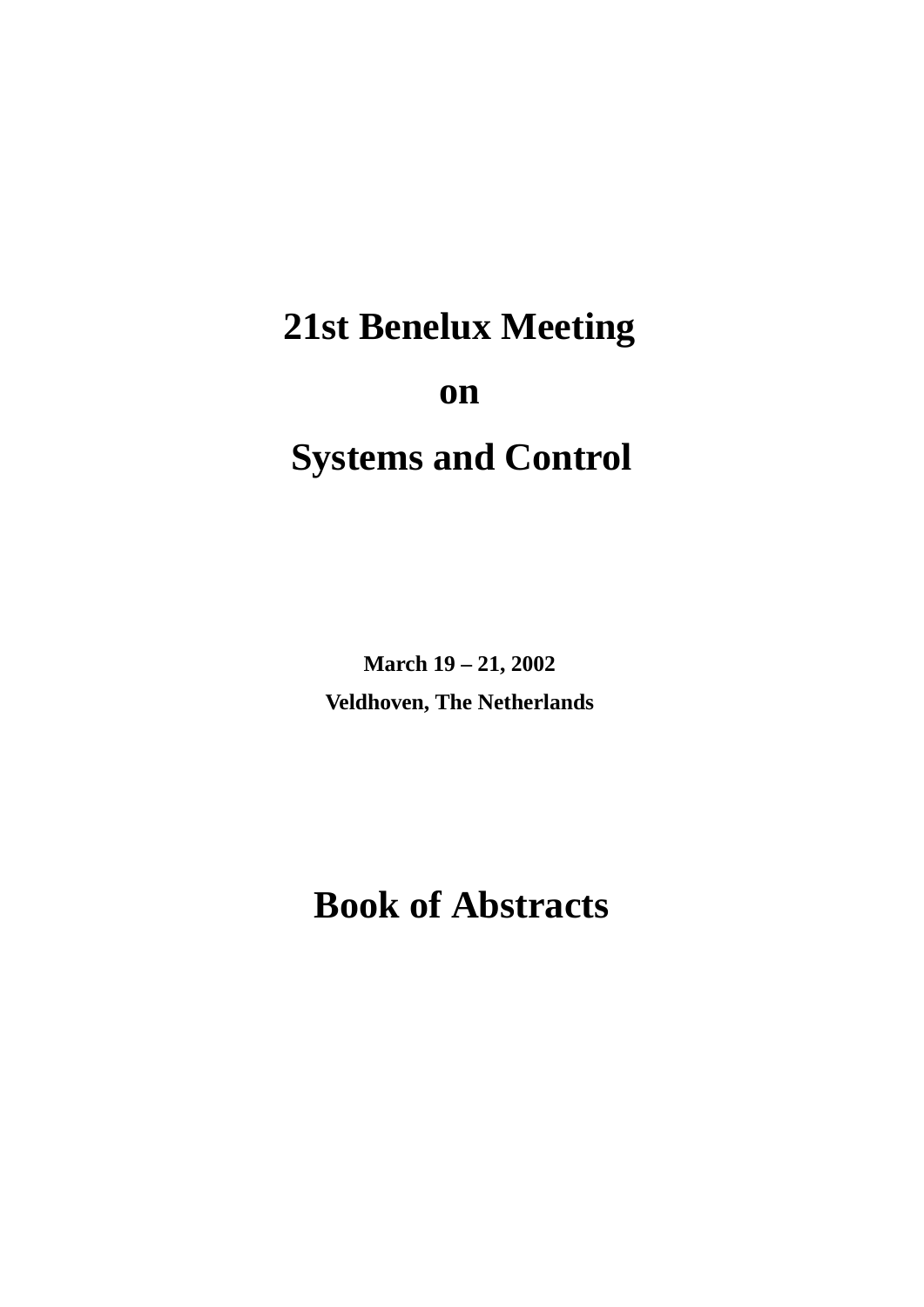**Bram de Jager and Hans Zwart (eds.) Book of Abstracts 21st Benelux Meeting on Systems and Control Technische Universiteit Eindhoven, Eindhoven, 2002 ISBN 90-386-2893-5**